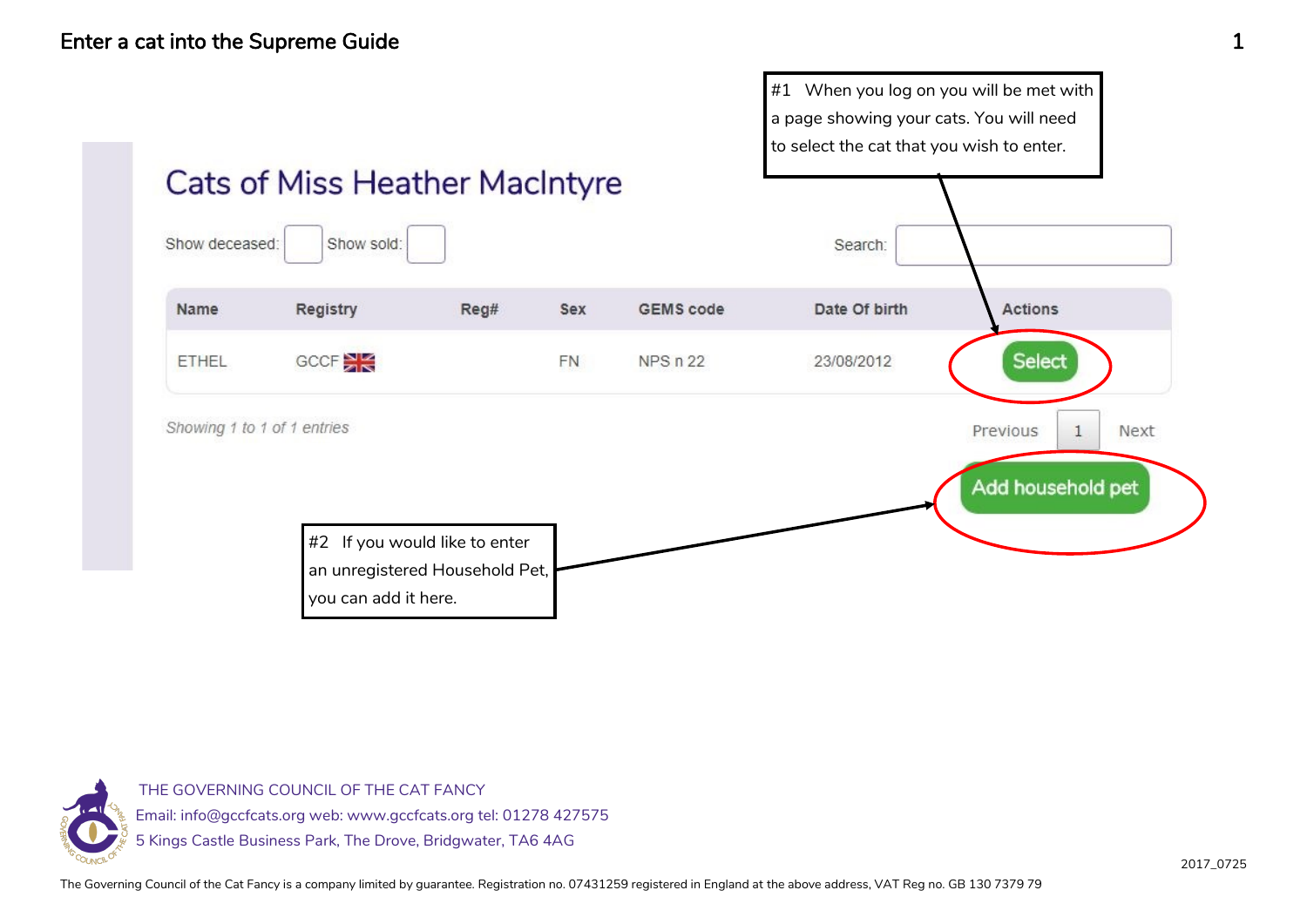### Enter a cat into the Supreme Guide 2



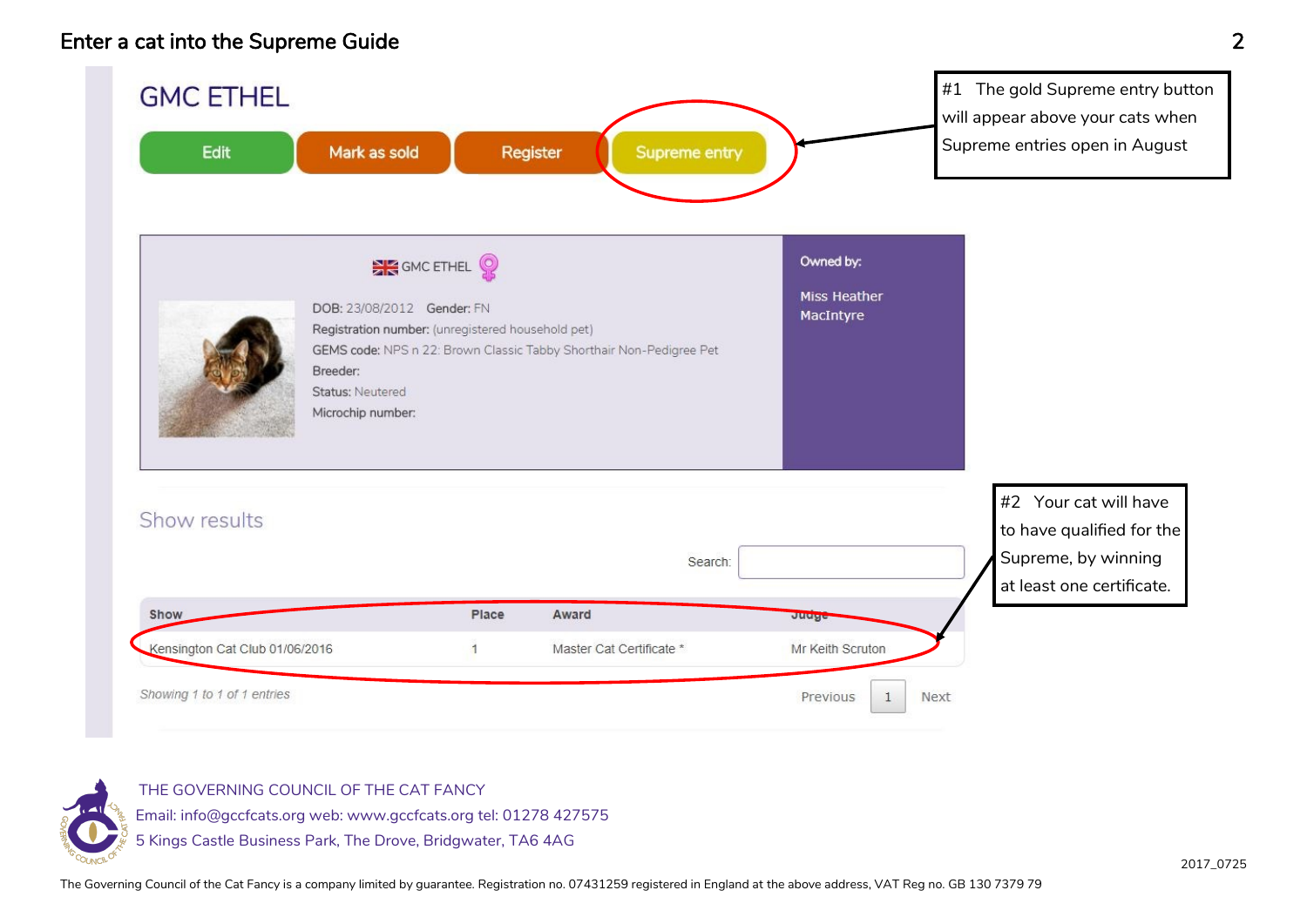#### Enter a cat into the Supreme Guide 3

### Supreme Show 28/10/2017 entry for GMC ETHEL



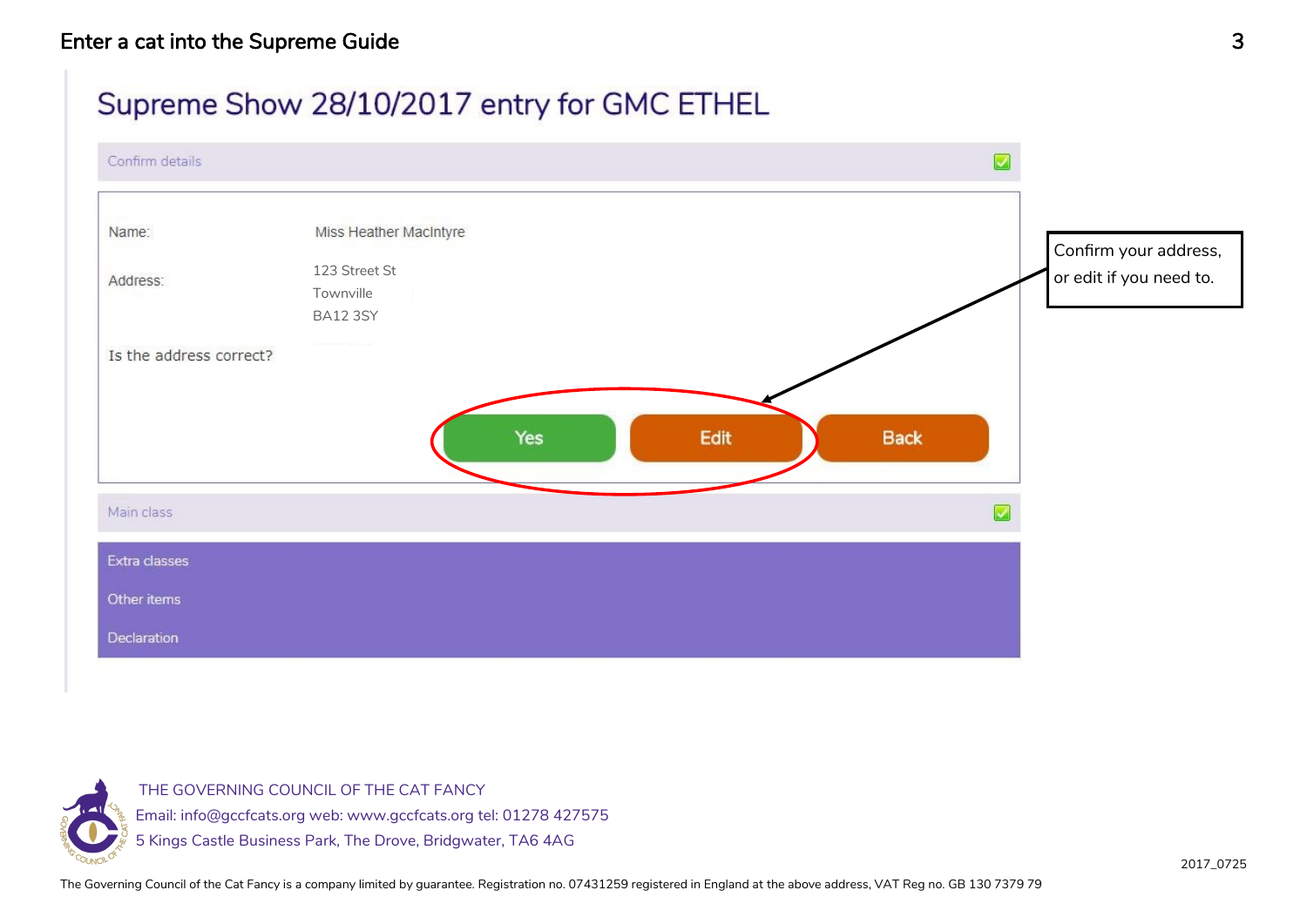# Supreme Show 28/10/2017 entry for GMC ETHEL

| Confirm details                                                                                                                              |                                                                                                                                |             |
|----------------------------------------------------------------------------------------------------------------------------------------------|--------------------------------------------------------------------------------------------------------------------------------|-------------|
| Main class                                                                                                                                   |                                                                                                                                |             |
| Please select the main class that you wish to enter:<br>1120 AC Shorthair Non-Pedigree Pet Grand Master Cat<br>1154 Exhibition Only<br>Other |                                                                                                                                | <b>Next</b> |
| Extra classes                                                                                                                                |                                                                                                                                |             |
| Other items                                                                                                                                  | You should be able to see every main                                                                                           |             |
| Declaration                                                                                                                                  | class your cat is eligible for. If you think<br>that there is another class you should be<br>able to enter, then pick 'other'. |             |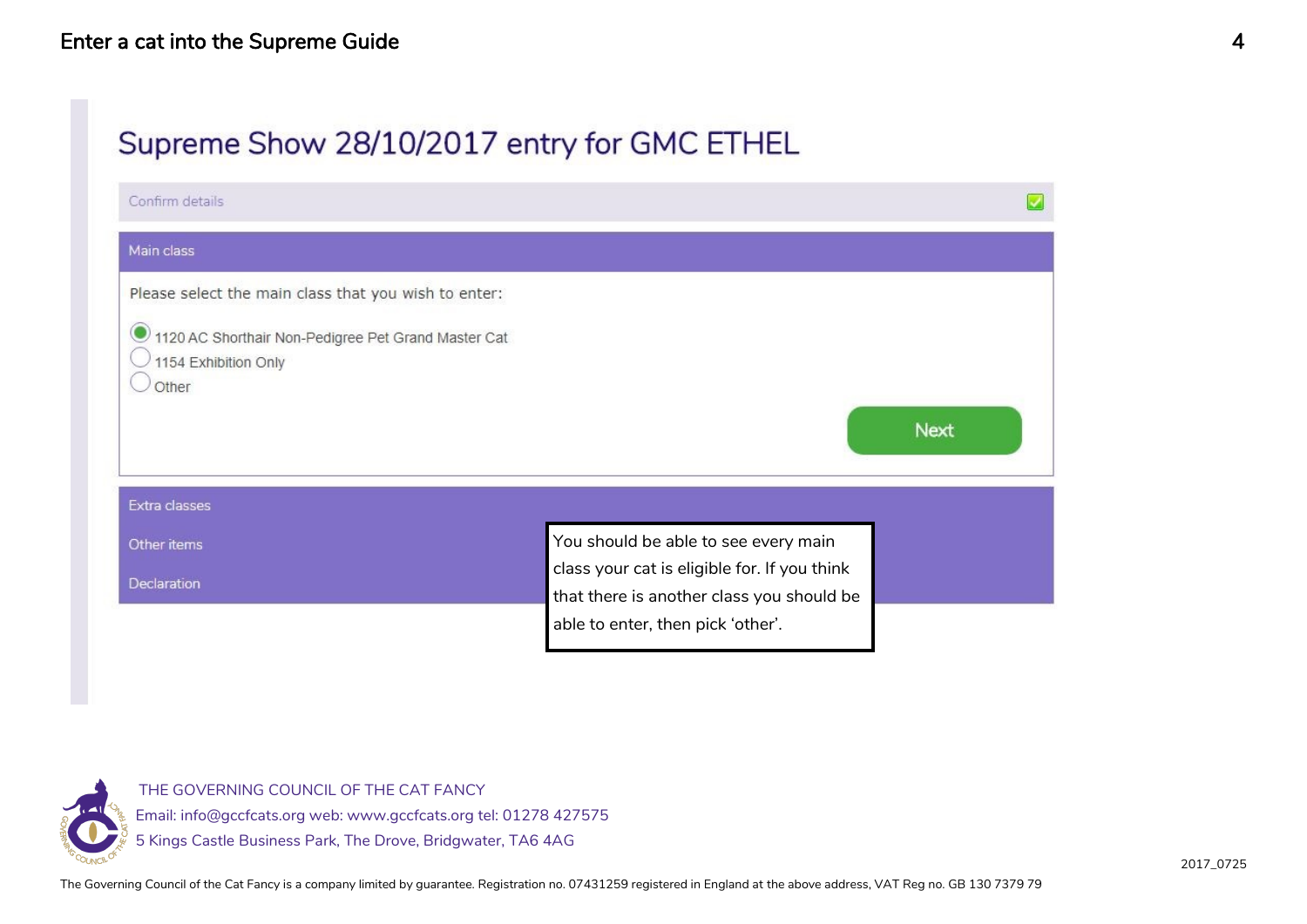

THE GOVERNING COUNCIL OF THE CAT FANCY Email: info@gccfcats.org web: www.gccfcats.org tel: 01278 427575 5 Kings Castle Business Park, The Drove, Bridgwater, TA6 4AG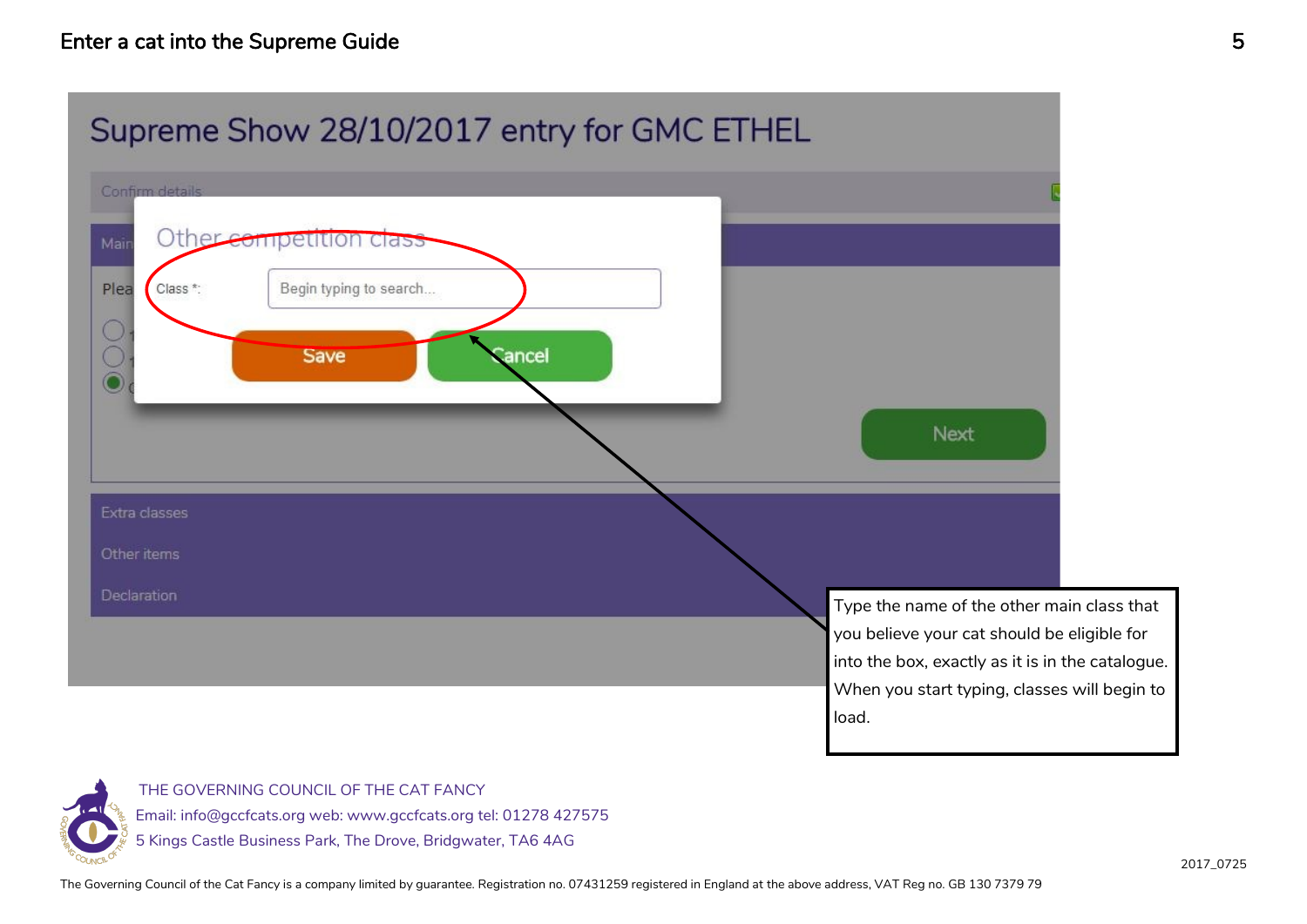# Supreme Show 28/10/2017 entry for GMC ETHEL

| Confirm details                                                                                                                                                                              |                                                                                                                                        |
|----------------------------------------------------------------------------------------------------------------------------------------------------------------------------------------------|----------------------------------------------------------------------------------------------------------------------------------------|
| Main class<br>Extra classes                                                                                                                                                                  | You can pick as many extra<br>Z<br>classes to enter as you like.<br>The ones available for you to<br>$\sim$<br>enter will appear here. |
| 1149 Yes Scheme Advanced Level Presentation<br>1150 Yes Scheme Intermediate Level Presentation<br>1151 Yes Scheme Novice Level Presentation<br>✔<br>1152 Celia Leighton memorial tabby class | <b>Next</b>                                                                                                                            |
| Other items                                                                                                                                                                                  |                                                                                                                                        |
| Declaration                                                                                                                                                                                  |                                                                                                                                        |